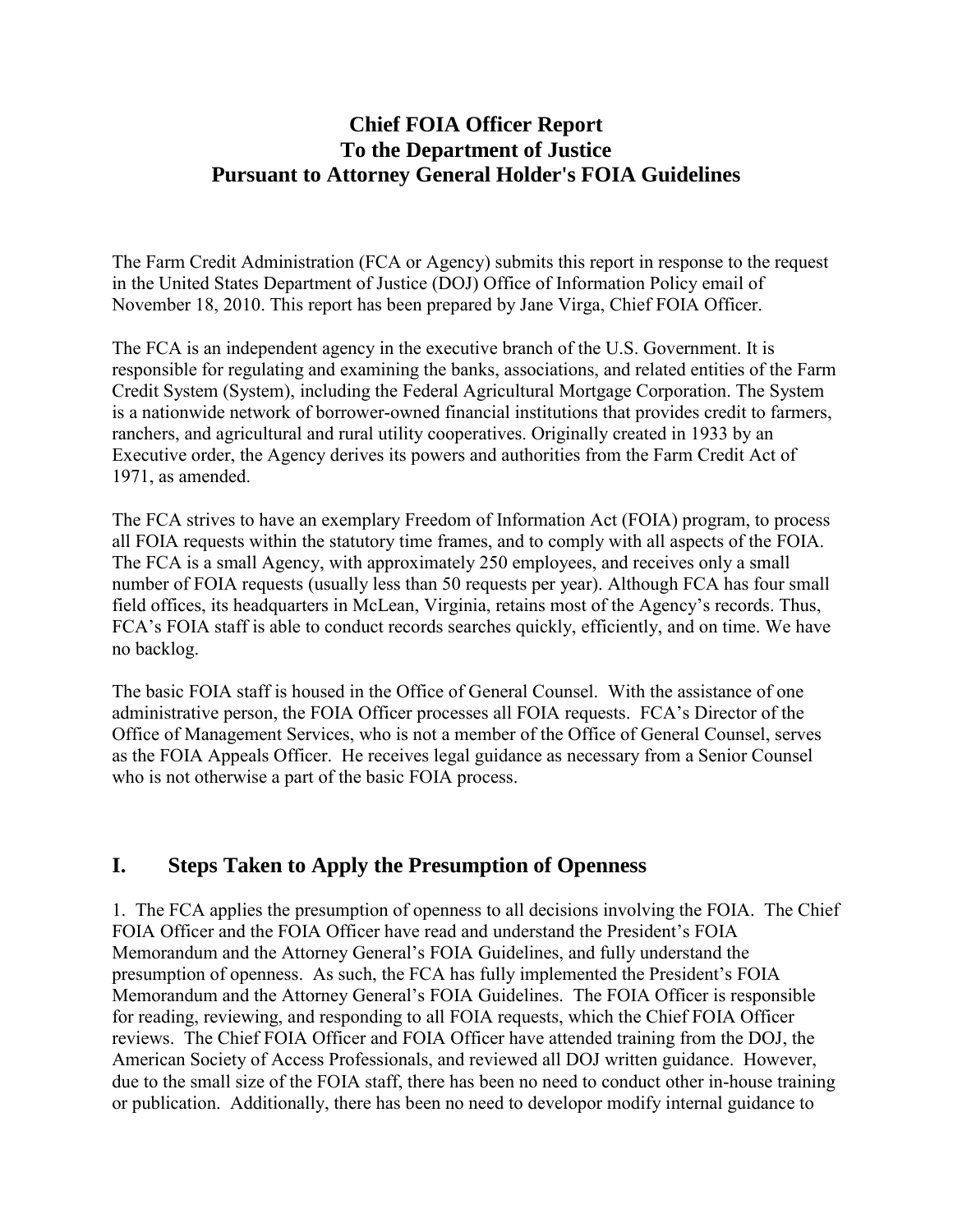apply the presumption of openness as there is only one FOIA Officer who processes every FOIA request. As stated, the FOIA Officer and the Chief FOIA Officer apply the presumption of openness.

For each FOIA request that has been received and for every record reviewed by the Agency, the FOIA Officer and Chief FOIA Officer ask whether it is appropriate to disclose the record and not whether there is an applicable exemption. The FOIA Officer, under the supervision of the Chief FOIA Officer, withholds records only when there is a foreseeable harm to an Agency interest or when disclosure is prohibited by law even if there is an exemption that could support withholding information. For FY 2010, we withheld records in part in oneinstance and in full in oneinstance. For FY 2011, we have not withheld any records.

Again, due to the small size of the Agency, the FOIA Officer is able to consult with the Chief FOIA Officer and staff to determine whether it wasappropriate to waive an exemption and make a discretionary disclosure. For example, in FY 2010, we waived exemption (b)(5),made a discretionary disclosure,and released information protected by the deliberative process privilege. Furthermore, we made a number of releases that may have been protected by exemptions (b)(5) and (b)(8) because we concluded that there was no foreseeable harm to an Agency interest and that disclosure was not prohibited by law. As to administrative appeals, there were none in FY 2010.

2. There has been relatively little change in the number of FOIA requests. In FY 2010, there were 12full grants and 1partial grant, and in FY 2009, there were 16 full grants and 2 partial grants.

## **II. Steps Taken to Ensure that Your Agency has an Effective System for Responding to Requests**

The FCA hired a new FOIA attorney during FY 2010. The new FOIA attorney has been sent to various training and conferences, as well as been briefed and trained internally by the Chief FOIA Officer.

Because of the FCA's size, the focused nature of the work that it does as the System's regulator, and the small size of the FOIA staff, conducting searches for records is, ordinarily, a very simple and straightforward process. Each of the Agency's offices knows what kinds of records FCA maintains and how to locate them. They also understand the importance of complying with the FOIA's requirements and cooperate fully and quickly in conducting searches. This enables the FOIA staff to proceed efficiently and effectively. The FOIA staff also strives to provide personal service to requesters, to communicate with them directly (usually by telephone), to clarify any ambiguities, and to ensure that the requesters receive records that are truly responsive to their needs. This is subject, of course, to applicable FOIA exemptions when the information may harm an Agency interest or its disclosure is prohibited by law.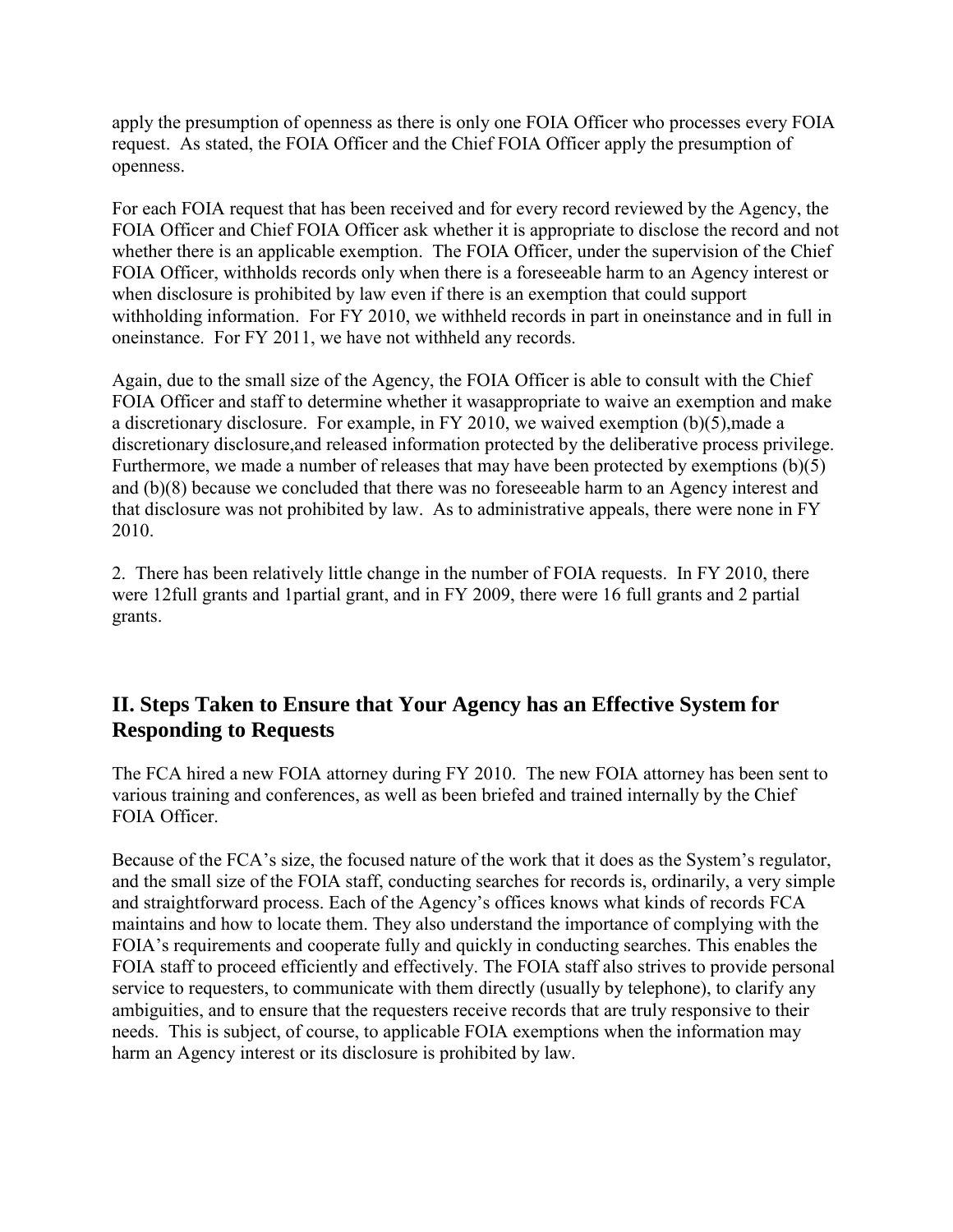The small FOIA staff ensures constant and clear communication. Program staff has been trained to appreciate the importance of FOIA compliance and has been fully cooperative in conducting searches. Senior staff members are routinely assigned to assist the FOIA Officer with searches and appropriate redactions of records.

Typically, the FOIA Officer begins to process a FOIA request on the day of or day after arrival. Upon receipt, the FOIA request is entered into an Agency-wide computerized correspondence tracking system and, until the end of FY 2010, a paper log for FOIA requests only. In 2011, in addition to the Agency-wide computerized tracking system, we started tracking FOIA requests in an electronic FOIA processing system. The FOIA Officer forwards the request to appropriate program staff, which is ordinarily expected to produce any responsive documents within 10 business days. If the request poses any unusual problems, the FOIA staff works actively with the program staff to resolve them. The computerized correspondence tracking system and the electronic FOIA processing system will also send automatic reminders prior to the expiration of the 20 business day processing time.

As explained above, the FCA's small size and the accessibility of our records make it easy and efficient to conduct Agency-wide searches. The focused nature of the Agency's mission as a banking regulator also facilitates the search and redaction process; most employees know what records FCA keeps and where to find them.

The FOIA Officer is able to obtain all necessary Information Technology (IT) support. However, because of the small size of the FOIA staff and relatively small number of FOIA requests each year, the need for IT support is limited. Nevertheless, the Chief FOIA Officer maintains a close and cordial working relationship with the Office of the Chief Information Officer (OCIO), which ensures adequate IT support. The OCIO has a Helpline that provides 24 hour service.

Because there are no backlogs, the Agency believes that it has adequate staffing to administer the FOIA program. Nor, given the absolute timeliness of the FCA's responses to FOIA requesters, has the Agency believe that any additional steps need to be taken to ensure the FOIA program operates efficiently and effectively.

The Chief FOIA Officer interacts with senior leadership at the Agency to ensure accountability and the sustainability of transparency, participation, and collaboration. The Open Government Team is looking for ways to ensure that it is as transparent as possible without violating privacy or confidentiality or compromising security. The Teamis also looking at ways to facilitate greater participation and collaboration. For assistance, the Team has asked the public to help FCA identify how we can improve. Currently, FCA has many valuable reports and data sets on our website. In the coming weeks the FCAwill be adding a survey that will be offered randomly to users of our website to help us better understand the needs of those visiting our site and solicit suggestions on how we can improve.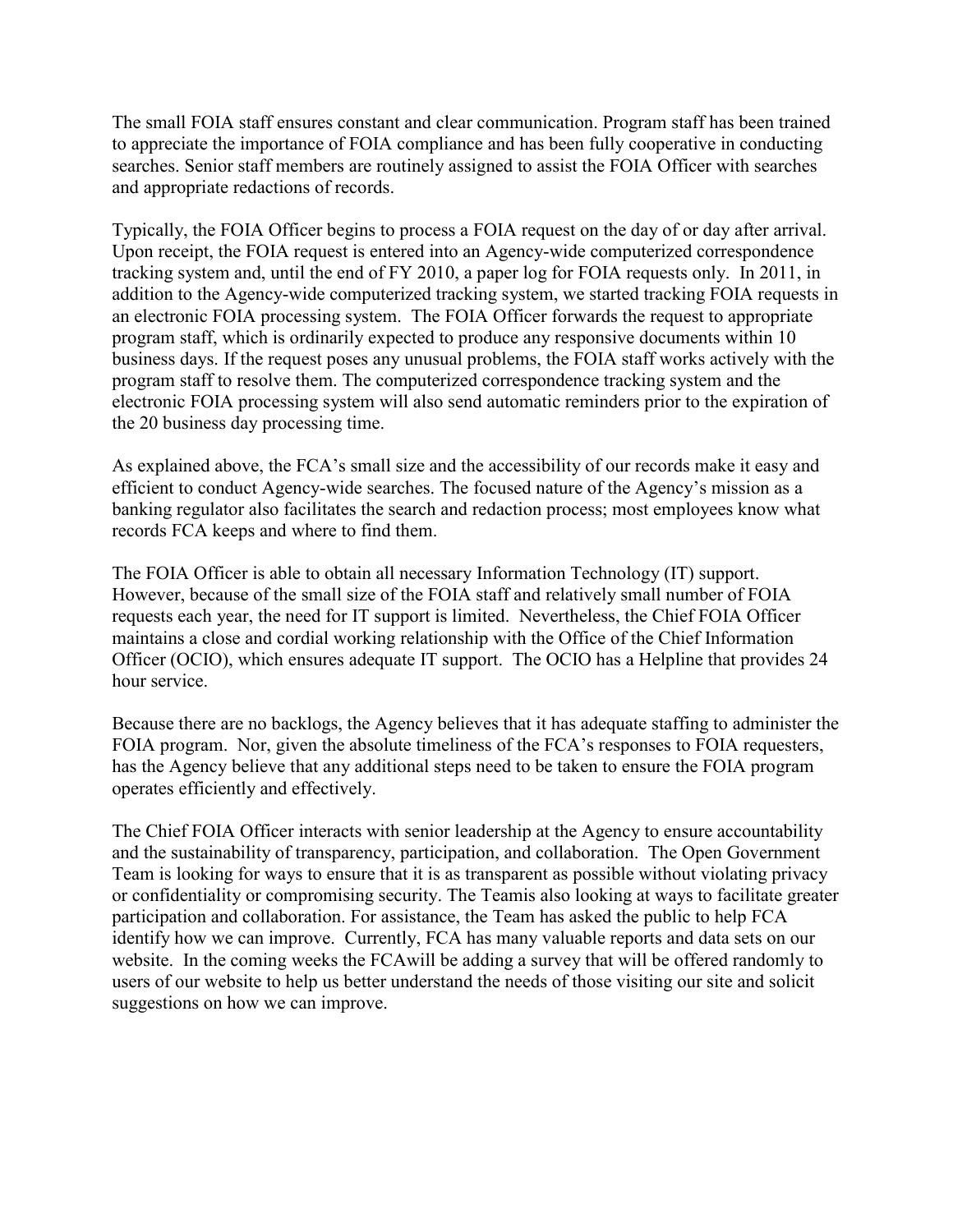#### **III. Steps Taken To Increase Proactive Disclosures**

The Deputy Director of the Office of Congressional and Public Affairs continually assesses what should be placed on its website for the public. As such, the Agency continuously updates its website to include relevant and interesting information for the public. FCA provides various types of information on its website, such as information about the Agency's regulatory activities, quarterly financial indicators about the financial institutions FCA regulates, and information about mergers and other corporate activity between the regulated institutions. Generally, whenever any updated information is posted to the FCA website, the Office of Congressional and Public Affairs posts a notice of the update under "Recent Updates" on the Agency's homepage, along with a link to the updated information. In this way, regular visitors can easily find the most recent updates to the website.

Thus, the FCA posts on its website numerous documents of interest, including its governing statutes, regulations, FCA Board Policies, FCA Bookletters, the FCA Examination Manual, Information Memoranda, and other materials pertaining to the FCA and the institutions it regulates. Summaries of selected legal opinions prepared by the FCA's Office of General Counsel and public comments received by the FCA on proposed regulations and other policy documents are also posted on the website. Examples of additional material provided since issuance of the new FOIA Guidelines include: updated Informational Memoranda for the Farm Credit System, Office of the Inspector General Performance Reports, Power Point presentation to the Farm Credit System, news releases, fact sheets, and a report on Mergers, Name Changes, and Other Corporate Activity. The FCA does not use social media to disseminate information.

As discussed above, FCA will be adding a survey on its website that will be offered randomly to users of our website to help us better understand the needs of those visiting our site and solicit suggestions on how we can improve. In other words, the public will be able to inform the FCA of the documents that it would like to see posted on our website. Additionally, we have a direct link on our website, www.[fca.gov/open,](http://www.fca.gov/open) which directs the public to available information and explains how to obtain other information.

### **IV. Steps Taken To Greater Utilize Technology**

#### 1. Electronic Receipt of FOIA Requests

The FOIA Officer receives FOIA requests electronically either from a direct link on our FOIA homepage or via an email to foiaofficer@fca.gov. (As we do not have any components, all electronic requests go to the FOIA Officer.)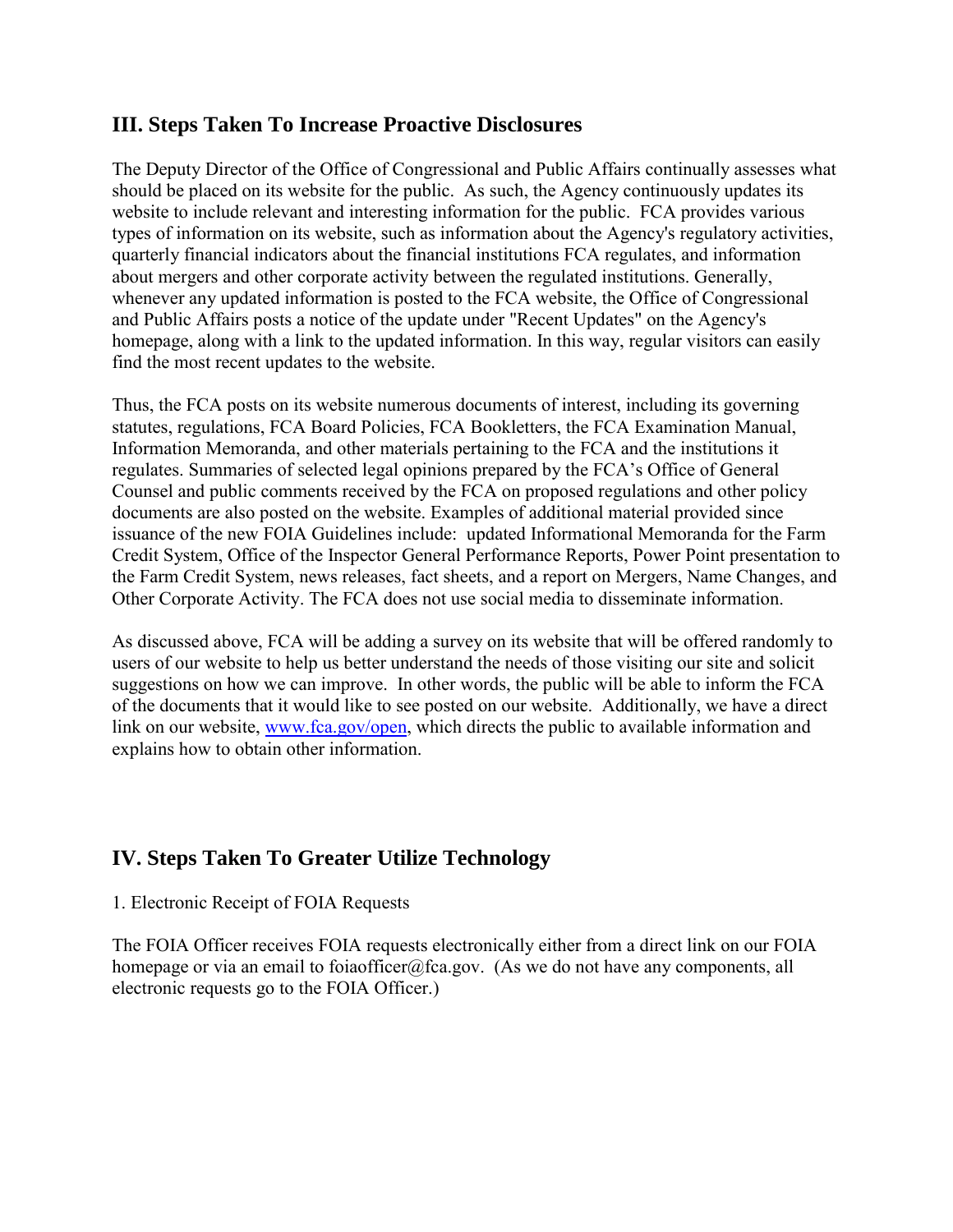2. Electronic Tracking of FOIA Requests

We track the receipt of all FOIA requests in the FCA's Agency-wide correspondence tracking system, as well as the electronic FOIA processing system. (As we do not have any components, the FOIA Officer ensures the electronic tracking of FOIA requests.)

3. Electronic Processing of FOIA Requests

The FCA does not have the capability to process FOIA requests electronically. Due to the small number of requests, the Agency has no plans at present to use automated FOIA processing, *i.e*., electronic scanning of responsive records and redacting of electronic records. FCA's current procedures produce timely responses, and electronic scanning and redacting may not be cost effective given the small number of FOIA requests FCA receives.

4. Electronic Preparation of the Annual FOIA Report

For the 2010 Annual FOIA Report, and preceding years, the FCA did not have the capability for the electronic preparation of the Annual FOIA Report. We prepared the reports manually. Due to the small number of FOIA requests each year, preparation of the report was fairly simple and straightforward.

Nevertheless, the Agency has purchased software to track incoming FOIA requests, which will also allow us to electronically prepare the annual FOIA reports in the future. This software is specific to the FOIA.

## **V. Steps Taken to Reduce Backlogs and Improve Timeliness in Responding to Requests**

1. The Agency does not have a backlog, and we do not remember there ever being one in prior years. The FCA continues to respond to all FOIA requests and FOIA appeals within the requisite 20 business days of receipt. In fact, as reported in FCA's last annual FOIA report, the Agency's median response time for FY 2010 was 8business days.

2. If there has not been a reduction in the backlog describe why that has occurred and what steps your agency is taking to bring about a reduction.

Not applicable.

3. Describe the steps your agency is taking to reduce any backlogs and to improve timeliness.

Not applicable.